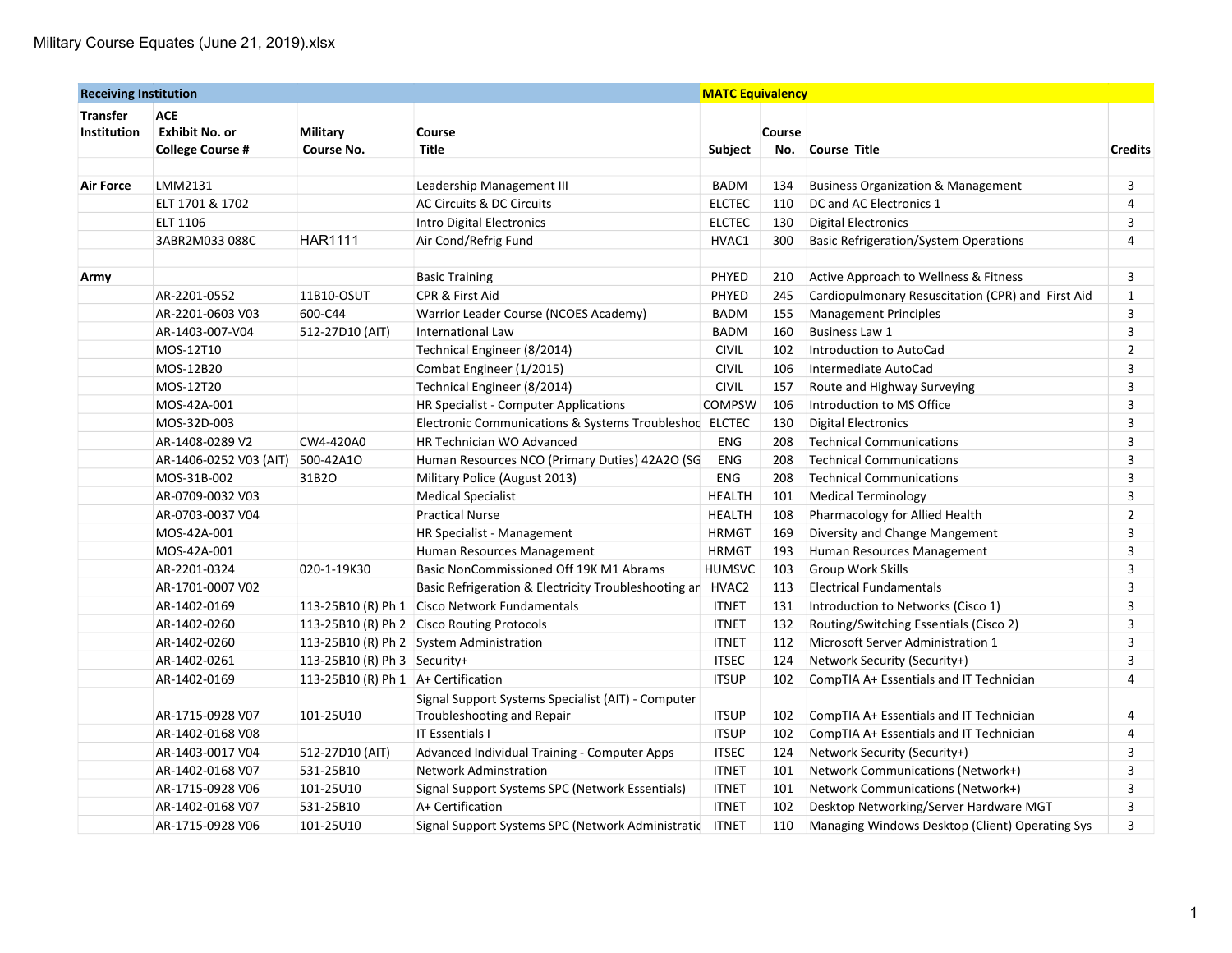| <b>Receiving Institution</b> |                         |                      |                                                      | <b>MATC Equivalency</b> |        |                                                   |                |  |
|------------------------------|-------------------------|----------------------|------------------------------------------------------|-------------------------|--------|---------------------------------------------------|----------------|--|
| <b>Transfer</b>              | <b>ACE</b>              |                      |                                                      |                         |        |                                                   |                |  |
| <b>Institution</b>           | <b>Exhibit No. or</b>   | Military             | Course                                               |                         | Course |                                                   |                |  |
|                              | <b>College Course #</b> | Course No.           | <b>Title</b>                                         | Subject                 | No.    | <b>Course Title</b>                               | <b>Credits</b> |  |
|                              |                         |                      | Signal Support Systems Specialist (AIT) - Network    |                         |        |                                                   |                |  |
|                              | AR-1715-0928 V07        | 101-25U10            | Administration                                       | <b>ITNET</b>            | 110    | Managing Windows Desktop (Client) Operating Sys   | 3              |  |
|                              | AR-1402-0168 V07        | 531-25B10            | Server Administration                                | <b>ITNET</b>            | 112    | Microsoft Server Administration 1                 | 3              |  |
|                              | AR-1402-0168 V07        | 531-25B10            | <b>CISCO Network Fundamentals</b>                    | <b>ITNET</b>            | 131    | Introduction to Network (Cisco 1)                 | 3              |  |
|                              | AR-1402-0168 V07        | 531-25B10            | <b>CISCO Routing Protocols</b>                       | <b>ITNET</b>            | 132    | Routing/Switching Essentials (Cisco 2)            | 3              |  |
|                              | AR-1402-0168 V07        | 531-25B10            | Network Security (Security+)                         | <b>ITSEC</b>            | 124    | Network Security (Security+)                      | 3              |  |
|                              | AR-1405-0238            | 551-92A10            | <b>Automated Logistical Specialist</b>               | <b>LOGMGT</b>           | 105    | Introduction to Enterprise Resource Planning      | 3              |  |
|                              | AR-1405-0238            | 551-92A10            | <b>Automated Logistical Specialist</b>               | <b>LOGMGT</b>           | 144    | Production Planning and Inventory Control         | 3              |  |
|                              | AR-1405-0235 V04        | 550-92Y10            | <b>Inventory Control</b>                             | <b>LOGMGT</b>           | 144    | Production Planning and Inventory Control         | 3              |  |
|                              | MOS-92Y-002             | SSG (E6) 92Y30       | Unit Supply Specialist                               | <b>LOGMGT</b>           | 144    | Production Planning and Inventory Control         | 3              |  |
|                              | AR-1405-0238            | 551-92A10            | <b>Automated Logistical Specialist</b>               | <b>LOGMGT</b>           | 190    | Logistics                                         | 3              |  |
|                              |                         | DAA-AU-2015-0020     | Standard Army Maintenance System Enhanced (SA LOGMGT |                         | 190    | Logistics                                         | 3              |  |
|                              | AR-1405-0235 V04        | 550-92Y10            | <b>Supply Managment</b>                              | <b>LOGMGT</b>           | 164    | Supply Chain Management                           | 3              |  |
|                              | MOS-92Y-002             | SSG (E6) 92Y30       | Unit Supply Specialist                               | <b>LOGMGT</b>           | 164    | Supply Chain Management                           | 3              |  |
|                              |                         | SSG (E6) - 51H30     | Army Carpenter                                       | <b>MATH</b>             | 113    | Collge Technical Mathematics 1A (Applied Algebra) | 3              |  |
|                              | MOS-62B-004             |                      | Personnel Supervision                                | <b>MGTDEV</b>           | 164    | Personal Skills for Supervisors                   | 3              |  |
|                              | AR-2201-0603            | 600-C44              | Leadership                                           | <b>MGTDEV</b>           | 190    | Leadership Development                            | 3              |  |
|                              | AR-0702-0030 V01        | Non-MOS Specific     | Structure Self Developmet (SSD I)                    | <b>MGTDEV</b>           | 190    | Leadership Development                            | 3              |  |
|                              | AR-2201-0604 V01        | 600-WLC (MOD)        | Warrior Leadership Course (WLC - NCOES)              | <b>MGTDEV</b>           | 190    | Leadership Development                            | 3              |  |
|                              | AR-2201-0253 V05        |                      | Principles and Application of Leadership             | <b>MGTDEV</b>           | 190    | Leadership Development                            | 3              |  |
|                              | AR-2201-0339 V04        |                      | Leadership or Supervison                             | <b>MGTDEV</b>           | 191    | Supervision                                       | 3              |  |
|                              | AR-0702-0030            | 1-250-C49-1 (DL)     | Supervision                                          | <b>MGTDEV</b>           | 191    | Supervision                                       | 3              |  |
|                              | AR-2201-0603 V01        | 551-92A10            | Warrrior Leadership Course (AC)                      | <b>MGTDEV</b>           | 191    | Supervision                                       | 3              |  |
|                              | AR-1406-0090            | <b>BNCOC Phase 1</b> | Basic NonCommissioned Officer (NCOES)                | <b>MGTDEV</b>           | 191    | Supervision                                       | 3              |  |
|                              | 7H-F70/830-F27 (G)      | March 20, 2009       | Police Transition Team (GWOT - Duties)               | <b>MGTDEV</b>           | 191    | Supervision                                       | 3              |  |
|                              | MOS-42A-001             | January 1, 2005      | HR Specialist - Business Communications              | <b>MGTDEV</b>           | 195    | <b>Managerial Communications</b>                  | 3              |  |
|                              | AR-0703-0015 V02        |                      | <b>Practical Nurse</b>                               | <b>NATSCI</b>           | 197    | Microbiology                                      | 4              |  |
|                              | AR-0709-0032 VO3        |                      | <b>Medical Specialist</b>                            | <b>NATSCI</b>           | 201    | Anatomy and Physiology I                          | 4              |  |
|                              | AR-0709-0032 VO2        |                      | <b>Medical Specialist</b>                            | <b>NATSCI</b>           | 202    | <b>Anatomy and Physiology II</b>                  | 4              |  |
|                              | MOS-13B-004             | October 26, 2002     | <b>Cannon Crewmember Course</b>                      | <b>NATSCI</b>           | 251    | Introduction to Geographical Systems (1)          | 3              |  |
|                              | MOS-13B-004             | August 1, 2008       | Cannon Crewmember - Map Reading and Land Nay         | <b>NATSCI</b>           | 251    | Introduction to Geographical Systems (1)          | 3              |  |
|                              | AR-0801-0033            | SSG (E6) - 54B3O     | <b>Chemical Operations Specialist</b>                | <b>NATSCI</b>           | 299    | Elective                                          | 3              |  |
|                              | MOS-74D-005             | 74D20 (Nov 2010)     | <b>Chemical Operations Specialist</b>                | <b>NATSCI</b>           | 299    | Elective                                          | 3              |  |
|                              | AR-2201-0552 V02        |                      | <b>Military Science</b>                              | <b>NATSCI</b>           | 299    | Elective                                          | 3              |  |
|                              | AR-1403-0017 V04        | 512-27D10 (AIT)      | Introduction to Paralegalism                         | PLEGAL                  | 101    | Introduction to Paralegalism                      | 3              |  |
|                              | AR-1403-0017 V04        | 512-27D10 (AIT)      | Legal Research                                       | PLEGAL                  | 103    | Legal Research                                    | 3              |  |
|                              | AR-1728-0145 V02        |                      | <b>Criminal Procedures</b>                           | <b>POLICE</b>           | 115    | <b>Criminal Evidence</b>                          | $\overline{2}$ |  |
|                              | AR-1728-0144 V01        |                      | <b>Special Reaction Team</b>                         | <b>POLICE</b>           | 160    | Contemporay Legal Issues                          | 3              |  |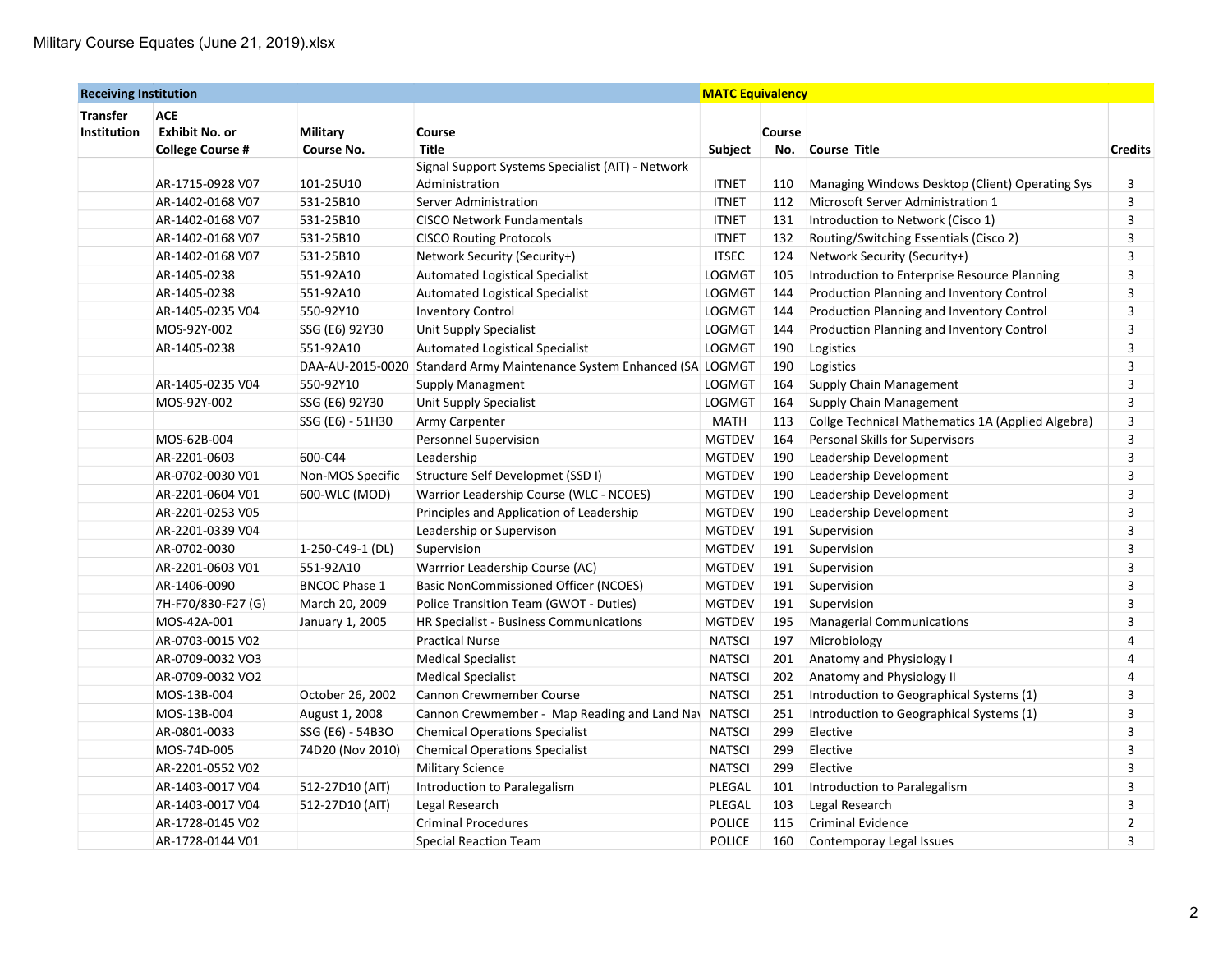| <b>Receiving Institution</b> |                         |                   | <b>MATC Equivalency</b>                                    |               |        |                                               |                         |
|------------------------------|-------------------------|-------------------|------------------------------------------------------------|---------------|--------|-----------------------------------------------|-------------------------|
| <b>Transfer</b>              | <b>ACE</b>              |                   |                                                            |               |        |                                               |                         |
| <b>Institution</b>           | <b>Exhibit No. or</b>   | Military          | Course                                                     |               | Course |                                               |                         |
|                              | <b>College Course #</b> | <b>Course No.</b> | <b>Title</b>                                               | Subject       | No.    | <b>Course Title</b>                           | <b>Credits</b>          |
|                              | AR-1728-0186 V01        |                   | Law Enforcement Operations                                 | <b>POLICE</b> | 161    | Ethics in Law Enforcemetn                     | 3                       |
|                              | MOS-31B-002             |                   | Military Police (September 2003)                           | <b>POLICE</b> | 162    | <b>Sensitive Crimes</b>                       | 3                       |
|                              | MOS-31B-002             |                   | Military Police (November 2008)                            | <b>POLICE</b> | 163    | Interview and Interrogation                   | 3                       |
|                              | AR-2201-0372            |                   | <b>Weapons and Tactics</b>                                 | <b>POLICE</b> | 174    | Care and Use - Firearms                       | 4                       |
|                              | AR-1728-0123 V01        |                   | Introduction to Corrections or Law Enforcement             | <b>POLICE</b> | 900    | Introduction to Criminal Justice              | 3                       |
|                              | AR-1728-0123 V01        |                   | Basic Military Internment/Resettlement Spec (Milit         | POLICE        | 901    | <b>Constitutional Law</b>                     | 3                       |
|                              | AR-1406-0090 V04        |                   | Communications (October 2008)                              | <b>POLICE</b> | 903    | <b>Professional Communication</b>             | 3                       |
|                              | MOS-31B-002             |                   | Military Police (November 2007)                            | POLICE        | 905    | <b>Report Writing</b>                         | 3                       |
|                              | AR-178-0145 V03         |                   | Criminal Investigation                                     | POLICE        | 906    | Criminal Investigation Theory                 | 3                       |
|                              | MOS-31B-003             |                   | Military Police (April 2016)                               | <b>POLICE</b> | 907    | <b>Community Policing Strategies</b>          | $\overline{\mathbf{3}}$ |
|                              | MOS-95B-004             |                   | Military Police (June 2002)                                | POLICE        | 908    | <b>Traffic Theory</b>                         | 3                       |
|                              | AR-0704-0012 V01        |                   | <b>Physcial Therapy Specialist</b>                         | <b>PSYCH</b>  | 231    | Applied Psychology                            | 3                       |
|                              | AR-1408-0289 V2         | CW4-420A0         | HR Technician WO Advanced                                  | SOCSCI        | 299    | Elective                                      | 3                       |
|                              | MOS-31B-002             | 31B2O             | Military Police (August 2013)                              | SPEECH        | 201    | <b>Elements of Speech</b>                     | 3                       |
|                              | AR-1406-0264            | 5K-S15K/012-SQI8  | <b>Small Group Instructor Training Course (SGITC)</b>      | SPEECH        | 299    | Elective                                      | 3                       |
| <b>Coast Guard</b>           |                         |                   | <b>Basic Training</b>                                      | PHYED         | 210    | Active Approach to Wellness & Fitness         | 3                       |
|                              | CG-1717-0013 V02        |                   | Organizational Development                                 | <b>BADM</b>   | 134    | <b>Business Organization and Management</b>   | $\overline{2}$          |
|                              | CG-1722-0026 V02        |                   | Communications                                             | SPEECH        | 201    | Elements of Speech 1                          | 3                       |
|                              | CGR-BM-004              |                   | <b>Budget Management</b>                                   | ECON          | 219    | Personal Finance and Consumer Economics       | 3                       |
|                              | CG-1714-0018 V05        | 501776            | Electrician's Mate, Class A (AC/DC Theory)                 | <b>ELCTEC</b> | 111    | DC and AC Electronics 2                       | 3                       |
|                              | <b>CGR-EM-003</b>       | EM1               | Electrician's Mate Course (2014)                           | <b>ELCTEC</b> | 130    | Advanced Digital Electronics Theory           | 3                       |
|                              | CGR-EM-003              | EM <sub>2</sub>   | <b>WLB Integrated Ships Control Systems</b><br>Maintenance | <b>ELCTEC</b> | 170    | <b>Computer Systems</b>                       | 3                       |
|                              | CGR-EM-003              | EM <sub>1</sub>   | Electrician's Mate Course (2014)                           | <b>ELCTEC</b> | 195    | <b>Motors and Controls</b>                    | $\overline{4}$          |
|                              |                         |                   |                                                            |               |        |                                               |                         |
| <b>Marines</b>               |                         |                   | <b>Basic Training</b>                                      | PHYED         | 210    | Active Approach to Wellness & Fitness         | $\overline{3}$          |
|                              | MCE-3451-001            |                   | <b>Accounting Practices</b>                                | <b>ACCTG</b>  | 110    | <b>Financial Accounting</b>                   | 3                       |
|                              | MCE-3451-001            |                   | <b>Budget and Resource Management</b>                      | <b>ACCTG</b>  | 111    | Accounting 1                                  | 3                       |
|                              | MCE-3451-001            |                   | <b>Computer Applications</b>                               | <b>BADM</b>   | 106    | MS Office for Business Applications           | 3                       |
|                              | MC-1406-0055            | 3422B             | <b>Business Administration</b>                             | <b>BADM</b>   | 134    | <b>Business Organization &amp; Management</b> | 3                       |
|                              | MCE-7242-001            |                   | Program Management (MGYSGT)                                | <b>BADM</b>   | 134    | <b>Business Organization &amp; Management</b> | 3                       |
|                              | MCE-7242-001            |                   | Project Management (GYSGT, MSGT, MGYSGT)                   | <b>BADM</b>   | 145    | <b>Small Business Management</b>              | 3                       |
|                              | MC-1401-0009            | 3420F             | <b>Personal Finance</b>                                    | <b>ECON</b>   | 219    | Personal Finance & Consumer Econ              | 3                       |
|                              | MC-1401-0009 V03        | 3420F             | Personal Financial MGT by Correspondence                   | <b>ECON</b>   | 219    | Personal Finance & Consumer Econ              | 3                       |
|                              | MC-1402-001             | 1142              | Electrical Equipment Repair Specialist                     | <b>ELCTEC</b> | 154    | <b>Electronic Communications</b>              | 3                       |
|                              | MC-6467-002             | 6467              | Consolidated Automatic Support Sys Tech, Interme ELCTEC    |               | 195    | <b>Motors and Controls</b>                    | 4                       |
|                              | MC-0501-0004 V01        | EPME4000AA        | Corporals: Marine Corp University (Leadership)             | <b>ENG</b>    | 151    | <b>Communcations Skills 1</b>                 | 3                       |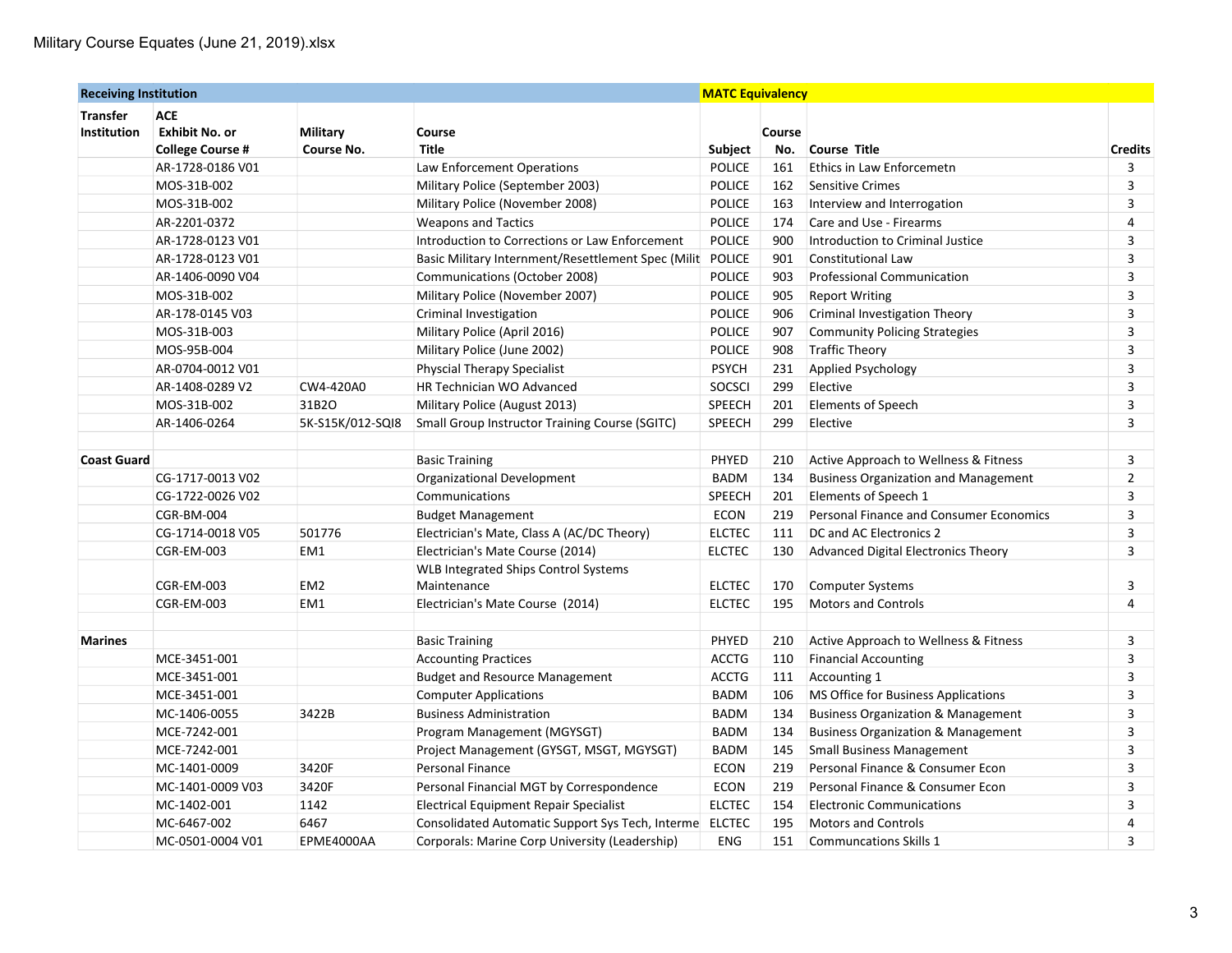| <b>Receiving Institution</b> |                         |                       | <b>MATC Equivalency</b>                                   |               |        |                                                  |                         |
|------------------------------|-------------------------|-----------------------|-----------------------------------------------------------|---------------|--------|--------------------------------------------------|-------------------------|
| <b>Transfer</b>              | <b>ACE</b>              |                       |                                                           |               |        |                                                  |                         |
| <b>Institution</b>           | <b>Exhibit No. or</b>   | Military              | Course                                                    |               | Course |                                                  |                         |
|                              | <b>College Course #</b> | Course No.            | <b>Title</b>                                              | Subject       | No.    | <b>Course Title</b>                              | <b>Credits</b>          |
|                              | MC-2202-0008 V01        | C <sub>21</sub>       | <b>Corporals Officer Academy</b>                          | <b>ENG</b>    | 152    | <b>Communcations Skills 2</b>                    | 3                       |
|                              | MC-2204-0127 V02        | 8010                  | Sergeants Distance Education Program (English)            | <b>ENG</b>    | 208    | <b>Technical Communications</b>                  | 3                       |
|                              | MC-2204-0127            | 8010                  | English by Correspondence                                 | <b>ENG</b>    | 345    | Communications 1                                 | $\mathbf{1}$            |
|                              | MC-1606-0010 V3         | 0210C                 | Terrorism Awareness by Correspondence                     | <b>HIST</b>   | 205    | <b>Contemporary World Affairs</b>                | 3                       |
|                              | MCE-3451-001            |                       | Human Resource Supervision                                | <b>HRMGT</b>  | 193    | Human Resource Management                        | 3                       |
|                              | MCE-7242-001            |                       | Training and Development (GYSGT, MSGT, MGYST)             | <b>HRMGT</b>  | 197    | <b>Employee Training and Development</b>         | 3                       |
|                              | MC-1408-0030 V1         | 045C/D                | Logisitics/Embarkment Specialist                          | LOGMGT        | 190    | Logistics                                        | 3                       |
|                              | MC-1107-0001            |                       | <b>Fundamentals of Mathematics</b>                        | <b>MATH</b>   | 107    | <b>College Mathematics</b>                       | 3                       |
|                              | MC-1404-0009v3          | 3420F                 | Personal Finance                                          | MATH          | 123    | Math w/ Business Applications                    | 3                       |
|                              | MC-1406-0023 V02        | 0033                  | Fundamentals of MC Leadership by Correspondenc MGTDEV     |               | 190    | Leadership Development                           | 3                       |
|                              | MC-2204-0184 V1         | 37                    | Leading Marines by Correspondence                         | <b>MGTDEV</b> | 190    | Leadership Development                           | 3                       |
|                              | MC-0501-0004 V01        | EPME4000AA            | Corporals (Marine Corps University)                       | <b>MGTDEV</b> | 190    | Leadership Development                           | 3                       |
|                              | MC-1408-0033 V01        | 8012A/8012            | Principles of Management (Leadership by Correspo MGTDEV   |               | 191    | Supervision                                      | 3                       |
|                              |                         |                       | Recruit Training Master (Land Navigation and              |               |        |                                                  |                         |
|                              | MC-2204-0088 V02        | 808                   | Tactical Operations) Course (2010)                        | <b>NATSCI</b> | 149    | Introduction to Geographic Information Systems   | 3                       |
|                              | MC-221-0004             | 4133/4133A            | Semper Fit Basic Fitness (Military Science)               | <b>NATSCI</b> | 242    | Concepts of Science in Health                    | 4                       |
|                              |                         |                       | Military Operations on Urban Terrian by                   |               |        |                                                  |                         |
|                              | MC-1606-0006 V01        | 0366B                 | Correspondence                                            | <b>NATSCI</b> | 251    | Introduction to Geographical Information Systems | 3                       |
|                              | MC-1728-0014            | 581F                  | <b>Introduction to Corrections</b>                        | POLICE        | 165    | Introduction to Corrections                      | 3                       |
|                              | MC-0501-0003 V1         | EPME3000AA; T8J       | Leading with Marines                                      | <b>PSYCH</b>  | 199    | Psychology of Human Relations                    | $\overline{\mathbf{3}}$ |
|                              | MC-1406-0032-V2         | 0112; 01.12.          | Counseling Marines by Correspondence                      | <b>PSYCH</b>  | 199    | Psychology of Human Relations                    | 3                       |
|                              | MC-1401-0010            | 3420F                 | Personal Finance                                          | SOCSCI        | 330    | Applied Econ & Human Relations                   | $\mathbf{1}$            |
|                              | MC-2204-0184 V1         | 37                    | Leading Marines by Correspondence                         | SPEECH        | 299    | English (Other Courses)                          | 3                       |
|                              |                         |                       |                                                           |               |        |                                                  |                         |
| Navy                         |                         |                       | <b>Basic Training</b>                                     | PHYED         | 210    | Active Approach to Wellness & Fitness            | 3                       |
|                              | NV-1717-0029 V01        |                       | <b>Business and Professional Communication</b>            | <b>BADM</b>   | 110    | <b>Business Communications with Technology</b>   | 3                       |
|                              | NER-SW-004              | SW <sub>1</sub>       | <b>Quality Management</b>                                 | <b>BADM</b>   | 155    | <b>Management Principles</b>                     | 3                       |
|                              | NV-1405-0029            | A-950-001             | Storekeeper                                               | BADM          | 134    | <b>Business Organization &amp; Management</b>    | 3                       |
|                              | NER-SK-004              | <b>SK 3 &amp; SK2</b> | Storekeeper                                               | <b>COMPSW</b> | 106    | Introduction to MS Office                        | 3                       |
|                              | NV-1402-0199 V05        | A-260-0030            | Cryptologic Technician Communications Class A (W COMPSW   |               | 106    | Introduction to MS Office                        | 3                       |
|                              | NER-CTI-005             |                       | Cryptologic Technician, Interpretive (Computer Apr COMPSW |               | 106    | Introduction to MS Office                        | 3                       |
|                              | MC-1401-009             | 3420F                 | Personal Finance Management                               | <b>ECON</b>   | 219    | Personal Finance & Consumer Econ                 | 3                       |
|                              | NV-1704-0353 V01        | C-602-3232            | Introduction to DC Electricity Level III & IV             | <b>ELCTEC</b> | 110    | DC and AC Electronics I                          | 4                       |
|                              | NV-1715-1819 V02        | E2X C-100-2020        | Avionics Common Core, Class A1                            | <b>ELCTEC</b> | 110    | DC and AC Electronics I                          | 4                       |
|                              | NV-1715-2182 V01        | A-100-0110            | <b>Aviation Electronics Technician</b>                    | <b>ELCTEC</b> | 110    | DC and AC Electronics I                          | 4                       |
|                              | NV-1715-1852 V02        | K-130-0271            | Digital and Electronics (AC/DC Circuit Analysis)          | <b>ELCTEC</b> | 110    | DC and AC Electronics I                          | 4                       |
|                              | NV-1715-1819 V02        | E2X C-100-2020        | Avionics Common Core, Class A1 (Substitution ELCT ELCTEC  |               | 116    | DC and AC Electronics 2 - Interactive            | 3                       |
|                              | NV-1715-1819 V02        | E2X C-100-2020        | Avionics Common Core, Class A1 (Substitution ELCT ELCTEC  |               | 117    | Digital - Interactive                            | 3                       |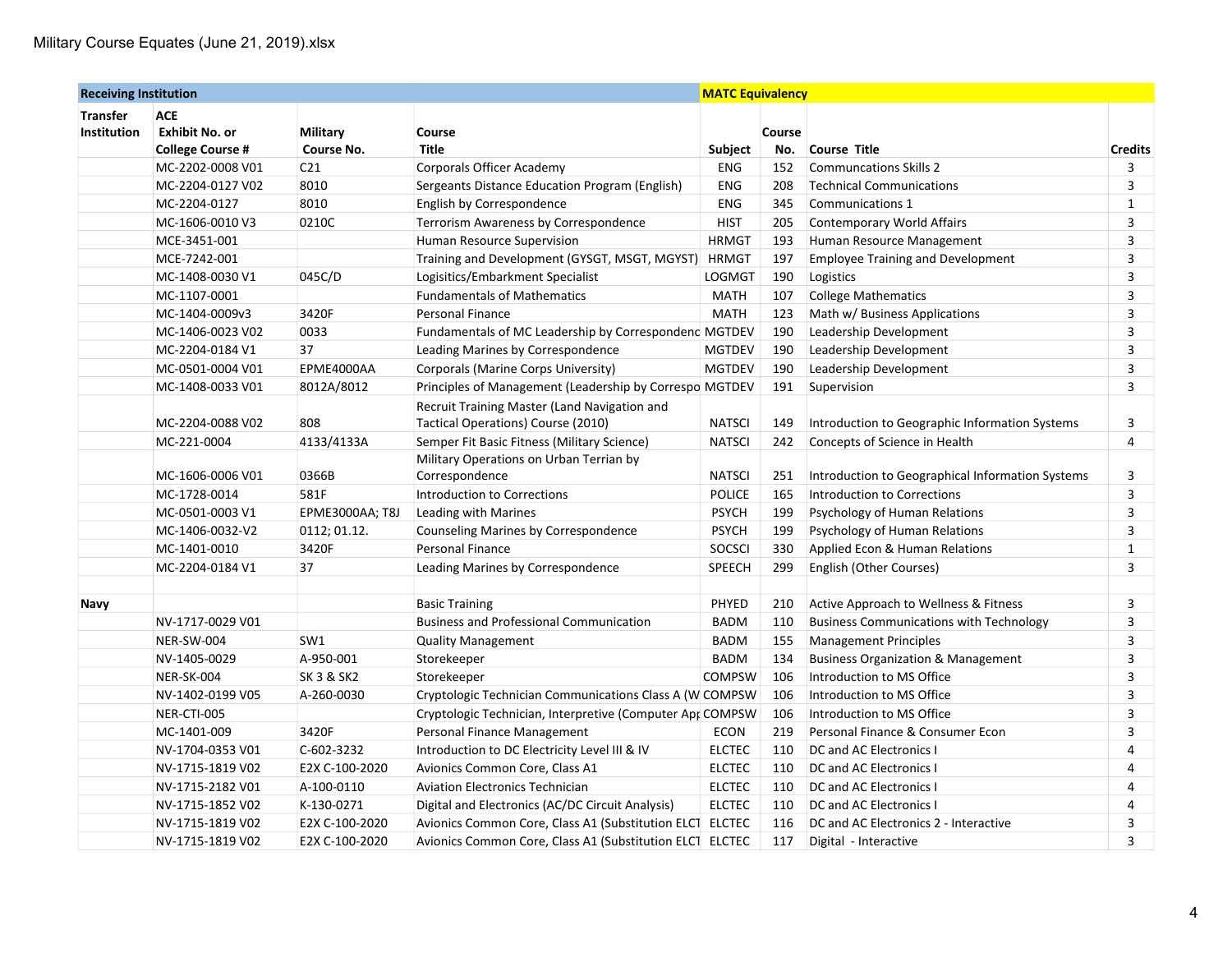| <b>Receiving Institution</b> |                         |                       | <b>MATC Equivalency</b>                               |               |        |                                                      |                |
|------------------------------|-------------------------|-----------------------|-------------------------------------------------------|---------------|--------|------------------------------------------------------|----------------|
| <b>Transfer</b>              | <b>ACE</b>              |                       |                                                       |               |        |                                                      |                |
| <b>Institution</b>           | <b>Exhibit No. or</b>   | Military              | Course                                                |               | Course |                                                      |                |
|                              | <b>College Course #</b> | Course No.            | <b>Title</b>                                          | Subject       | No.    | <b>Course Title</b>                                  | <b>Credits</b> |
|                              | NV-1715-1850 V02        | K-130-0271            | Digital and Electronics (Electronic Devices and Circu | <b>ELCTEC</b> | 120    | <b>Electronic Devices and Circuits</b>               | $\overline{4}$ |
|                              | NV-1715-1795 V01        | A-100-0141            | <b>Electromechanical Systems</b>                      | <b>ELCTEC</b> | 120    | <b>Electronic Devices and Circuits</b>               | 4              |
|                              | NV-1715-2182 V01        | A-100-0110            | <b>Aviation Electronics Technician</b>                | <b>ELCTEC</b> | 130    | <b>Digital Electronics</b>                           | 3              |
|                              | NV-1715-1852 V02        | K-130-0271            | Digital and Electronics (Digital Electronics)         | <b>ELCTEC</b> | 130    | <b>Digital Electronics</b>                           | 3              |
|                              | NV-1715-1816 V01        | C-100-2017            | Avionics Common Core, Class A1                        | <b>ELCTEC</b> | 130    | <b>Digital Electronics</b>                           | 3              |
|                              | NV-1715-1887 V01        | A-100-0139            | Digital Principles & Solid State Electronics          | <b>ELCTEC</b> | 130    | <b>Digital Electronics</b>                           | 3              |
|                              | NV-1402-0220 V01        | A-150-0260            | Computer Operations & Computer Systems & Perip        | <b>ELCTEC</b> | 170    | <b>Computer Systems</b>                              | 3              |
|                              | NV-1715-2012            | A-100-0072            | Minature Effect                                       | <b>ELCTEC</b> | 186    | <b>Fabrication Techniques</b>                        | $\mathbf{1}$   |
|                              | NV-1715-1990 V01        | C-198-3043            | Consolidated Automated Support Sys Advanced Ma ELCTEC |               | 196    | Programmable Controllers                             | 3              |
|                              | NV-1715-1887 V01        | A-100-0139            | Communications                                        | ENG           | 208    | <b>Technical Communications</b>                      | 3              |
|                              | NER-EM-007              | EM <sub>2</sub>       | Electricians Mate (Technical Writing)                 | ENG           | 208    | <b>Technical Communications</b>                      | 3              |
|                              | NER-HN-003              |                       | <b>Medical Terminology</b>                            | <b>HEALTH</b> | 101    | <b>Medical Terminology</b>                           | 3              |
|                              | NV-1402-0199 V05        | A-260-0030            | Cryptologic Technician Communications Class A         | <b>ITNET</b>  | 102    | Desktop Networking and Server Hardware MGT           | 3              |
|                              | NER-EM-009              | EM2 (Dec 2011)        | <b>Electrician's Mate</b>                             | IT            | 107    | Social Networking and Business                       | 3              |
|                              | NV-1715-2245 V01        |                       | Windows Desktop Operating Systems Administratic       | <b>ITNET</b>  | 110    | Managing Windows Desktop (Client) Operating Syster   | 3              |
|                              | <b>NER-IT-001</b>       |                       | Information Systems Technician                        | <b>ITNET</b>  | 110    | Managing Windows Desktop (Client) Operating System   | 3              |
|                              | <b>NER-IT-002</b>       |                       | Information Systems Technician                        | <b>ITSUP</b>  | 101    | <b>Computer Information Systems Fundamentals</b>     | 3              |
|                              | <b>NER-IT-003</b>       |                       | Information Systems Technician                        | <b>ITSUP</b>  | 102    | CompTIA A+ Essentials and IT Technician              | 3              |
|                              | <b>NER-IT-004</b>       |                       | Information Systems Technician                        | <b>ITSUP</b>  | 108    | Enterprise Desktop Support Technician                | 3              |
|                              | <b>NER-IT-005</b>       |                       | Information Systems Technician                        | <b>ITSUP</b>  | 109    | Microsoft Office for IT Professionals                | 3              |
|                              | NER-IT-006              |                       | <b>Information Systems Technician</b>                 | <b>ITSUP</b>  | 140    | <b>Support Center Analyst</b>                        | 3              |
|                              | <b>NER-IT-007</b>       |                       | Information Systems Technician                        | <b>ITSUP</b>  | 177    | Introductions to IT Projects, Teamwork and Self-Mana | 3              |
|                              | NER-IT-008              |                       | <b>Information Systems Technician</b>                 | <b>ITSUP</b>  | 198    | Computer Support Specialist Internship               | 3              |
|                              | <b>NER-IT-009</b>       |                       | <b>Information Systems Technician</b>                 | <b>ITSUP</b>  | 199    | <b>Integrated Project</b>                            | 3              |
|                              | NER-LS-001              | LS2 & LS3             | Logistic Specialist                                   | LOGMGT        | 144    | <b>Production Planning and Inventory Control</b>     | 3              |
|                              | <b>NER-LS-001</b>       |                       | Logistic Spec - Materials and Inventory Mgmt          | LOGMGT        | 144    | Production Planning and Inventory Control            | 3              |
|                              | NER-LS-001              | LS2 & LS3             | Logistic Specialist                                   | <b>LOGMGT</b> | 146    | <b>Operations Management</b>                         | 3              |
|                              | <b>NER-LS-001</b>       |                       | Logistic Spec - Materials and Handling                | <b>LOGMGT</b> | 164    | <b>Supply Chain Management</b>                       | 3              |
|                              | NER-SK-004              | <b>SK 3 &amp; SK2</b> | Storekeeper                                           | LOGMGT        | 164    | <b>Supply Chain Management</b>                       | 3              |
|                              | NER-FC-001              | FC <sub>3</sub>       | <b>Applied Mathematics</b>                            | <b>MATH</b>   | 115    | <b>College Technical Mathematics 1</b>               | 5              |
|                              | NER-ET-003              |                       | Technical Mathematics                                 | <b>MATH</b>   | 115    | <b>College Technical Mathematics 1</b>               | 5              |
|                              | NER-FC-001              | FC <sub>2</sub>       | <b>Applied Mathematics</b>                            | <b>MATH</b>   | 206    | Contemporary Applications of Math                    | 4              |
|                              | NER-EM-009              | EM <sub>2</sub>       | Electrician's Mate (Leadership)                       | <b>MGTDEV</b> | 190    | Leadership Development                               | 3              |
|                              | NER-SW-004              | SW1                   | Supervision                                           | <b>MGTDEV</b> | 191    | Supervision                                          | 3              |
|                              | NER-SK-004              | <b>SK 3 &amp; SK2</b> | Storekeeper                                           | <b>MGTDEV</b> | 191    | Supervision                                          | 3              |
|                              | NER-GM-004              | GM <sub>2</sub>       | <b>Gunner's Mate (Supervision)</b>                    | <b>MGTDEV</b> | 191    | Supervision                                          | 3              |
|                              | <b>NER-EM-007</b>       | EM <sub>2</sub>       | Electrician's Mate (Supervision)                      | <b>MGTDEV</b> | 191    | Supervision                                          | 3              |
|                              | NER-SK-004              | <b>SK 3 &amp; SK2</b> | Storekeeper                                           | <b>MKTG</b>   | 107    | <b>Customer Service Management</b>                   | 3              |